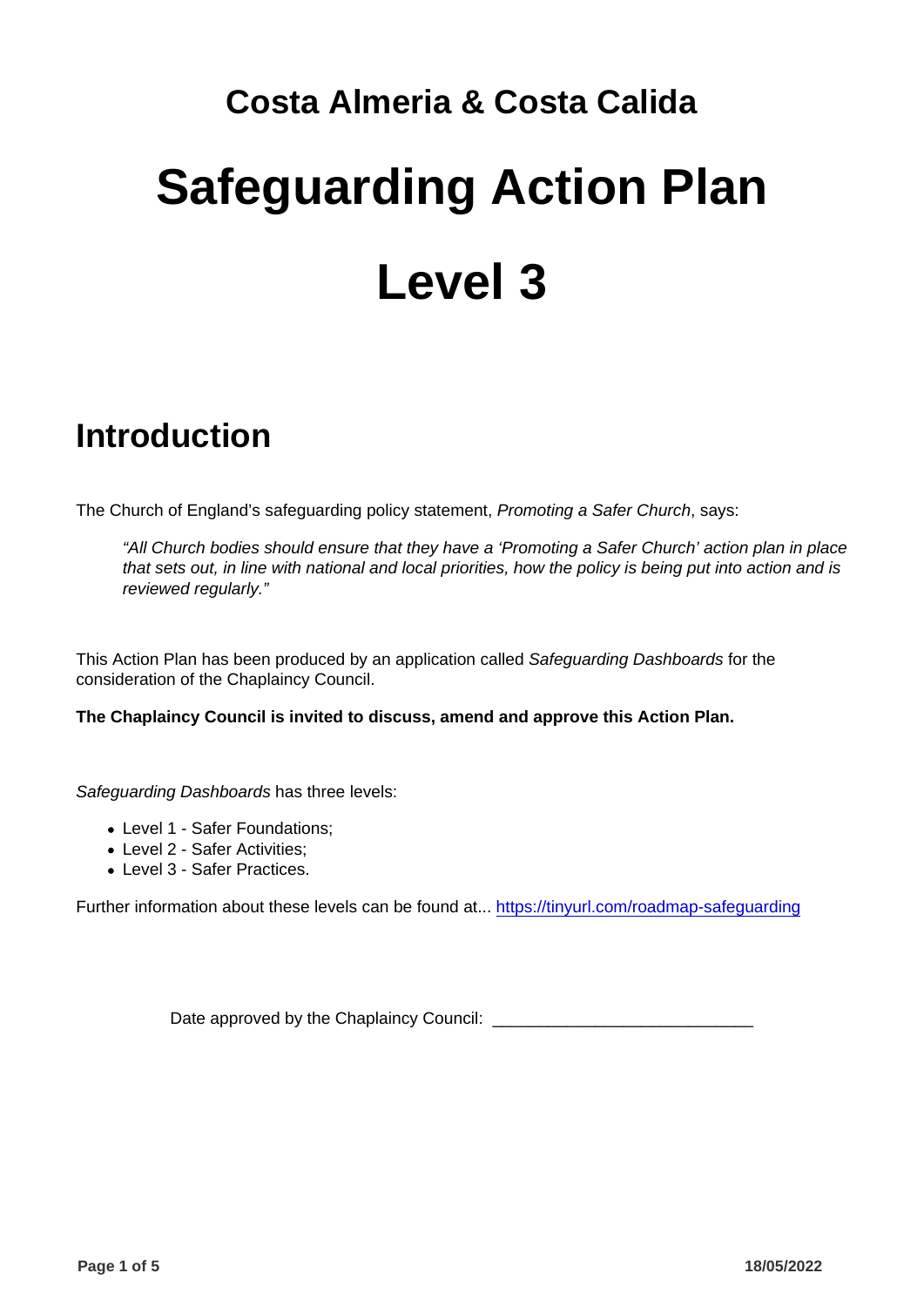#### **Policies and Action Plan**

|                                                                                                                                                                                          | <b>Status</b> | <b>Notes</b> |
|------------------------------------------------------------------------------------------------------------------------------------------------------------------------------------------|---------------|--------------|
| <b>Safeguarding Policy Approval</b>                                                                                                                                                      |               |              |
| The Chaplaincy Council must approve a<br>parish safeguarding policy which complies<br>with Church of England requirements.                                                               | Completed     |              |
| <b>Safeguarding Policy Promotion</b><br>(Europe)                                                                                                                                         |               |              |
| The Chaplaincy Safeguarding Policy<br>Statement must be publicised and promoted,<br>and all Church Officers must be given access<br>to the Diocesan Safeguarding Policy and<br>Guidance. | Completed     |              |
| <b>Safeguarding Action Plan</b>                                                                                                                                                          |               |              |
| The Chaplaincy Council must approve an<br>action plan and review it regularly.                                                                                                           | Completed     |              |
| <b>Recruitment of Ex-Offenders</b>                                                                                                                                                       |               |              |
| The Chaplaincy Council must have a policy<br>regarding the recruitment of ex-offenders.                                                                                                  | Completed     |              |
| <b>Local Ecumenical Partnership</b>                                                                                                                                                      |               |              |
| Local Ecumenical Partnerships (LEPs) must<br>agree which denomination or organisation's<br>safeguarding policy to follow.                                                                | Completed     |              |

### **Safeguarding Procedures**

|                                                                                                                                                                                                         | <b>Status</b> | <b>Notes</b>                                                                 |
|---------------------------------------------------------------------------------------------------------------------------------------------------------------------------------------------------------|---------------|------------------------------------------------------------------------------|
| <b>Responding to Concerns or</b><br><b>Allegations</b>                                                                                                                                                  |               |                                                                              |
| The Chaplaincy Council must approve a<br>procedure to deal promptly with any<br>safeguarding concern or allegation (including<br>any suspicion of abuse). This procedure is to<br>be reviewed annually. | Completed     |                                                                              |
| <b>Known Offenders</b>                                                                                                                                                                                  |               |                                                                              |
| Known offenders, and others who may pose<br>a risk to children or vulnerable adults, must<br>be effectively managed and monitored in<br>consultation with the Diocesan Safeguarding<br>Adviser.         | Completed     |                                                                              |
| <b>Data Protection and Retention</b>                                                                                                                                                                    |               | Sharing data in relation to                                                  |
| The Chaplaincy Council must comply with<br>data protection legislation and Church of<br>England data retention guidance.                                                                                | Completed     | Safeguarding was clarified at<br>recent Safeguarding Officers<br>conference. |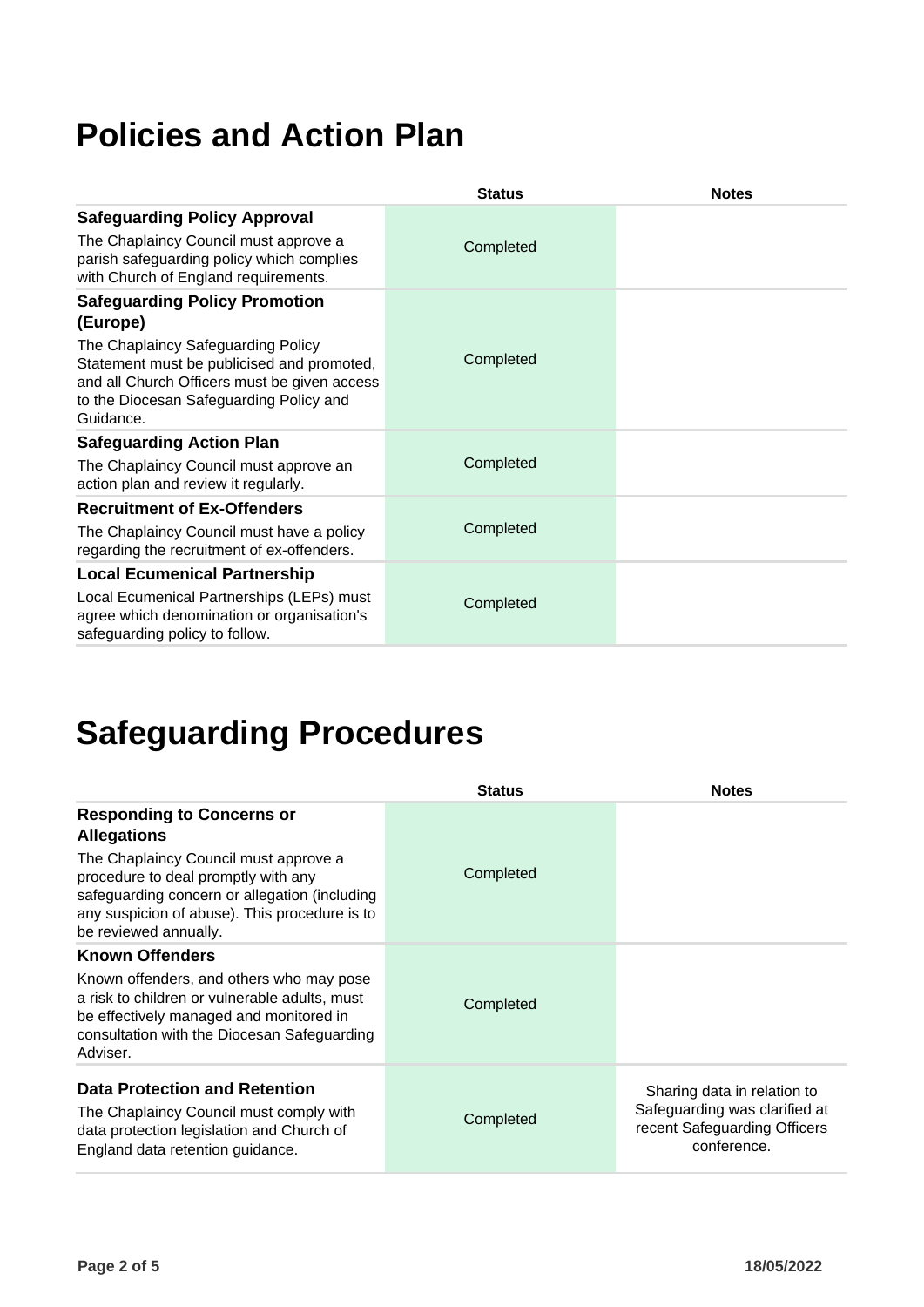|                                                                                                                                                                    | <b>Status</b> | <b>Notes</b> |
|--------------------------------------------------------------------------------------------------------------------------------------------------------------------|---------------|--------------|
| <b>Clergy Vacancy</b><br>Consideration must be given to the secure<br>storage of safeguarding records during a<br>clergy vacancy.                                  | Completed     |              |
| Use of Social Media<br>The Chaplaincy Council must ensure that the<br>chaplaincy/congregation is following national<br>guidance regarding the use of social media. | Completed     |              |

### **Safeguarding Roles**

|                                                                                                                                                                                                                                              | <b>Status</b> | <b>Notes</b> |
|----------------------------------------------------------------------------------------------------------------------------------------------------------------------------------------------------------------------------------------------|---------------|--------------|
| <b>Safeguarding Officer</b>                                                                                                                                                                                                                  |               |              |
| The Chaplaincy Council must safely recruit a<br>suitable person (not the incumbent or his/her<br>partner) to the role of Safeguarding Officer.<br>The appointment is to be made in accordance<br>with national 'safer recruitment' guidance. | Completed     |              |
| <b>Churchwardens</b>                                                                                                                                                                                                                         |               |              |
| The churchwardens must be made aware of<br>their safeguarding responsibilities.                                                                                                                                                              | Completed     |              |

#### **Reviews and Reports**

|                                                                                                                              | <b>Status</b> | <b>Notes</b>              |
|------------------------------------------------------------------------------------------------------------------------------|---------------|---------------------------|
| <b>Chaplaincy Council Agendas</b>                                                                                            |               |                           |
| Safeguarding must be a standing agenda<br>item at every Chaplaincy Council meeting.                                          | Completed     |                           |
| <b>Reports to the Chaplaincy Council</b>                                                                                     |               |                           |
| The Safeguarding Officer must give regular<br>reports to the Chaplaincy Council regarding<br>safeguarding in the parish.     | Completed     |                           |
| <b>Reports to the APCM</b>                                                                                                   |               |                           |
| At the Annual Parochial Church Meeting, the<br>Chaplaincy Council must report on<br>safeguarding in the parish.              | Completed     | Next AGM is 30th May 2022 |
| <b>Review List of</b>                                                                                                        |               |                           |
| <b>Chaplaincy/congregation Activities</b>                                                                                    |               |                           |
| The Chaplaincy Council must confirm that the<br>list of Chaplaincy/congregation Activities on<br>this dashboard is complete. | Completed     |                           |
| <b>Review List of Non-</b>                                                                                                   |               |                           |
| <b>Chaplaincy/congregation Activities</b>                                                                                    |               |                           |
| The Chaplaincy Council must confirm that the<br>list of Non-Chaplaincy/congregation Activities                               | Completed     |                           |
| on this dashboard is complete.                                                                                               |               |                           |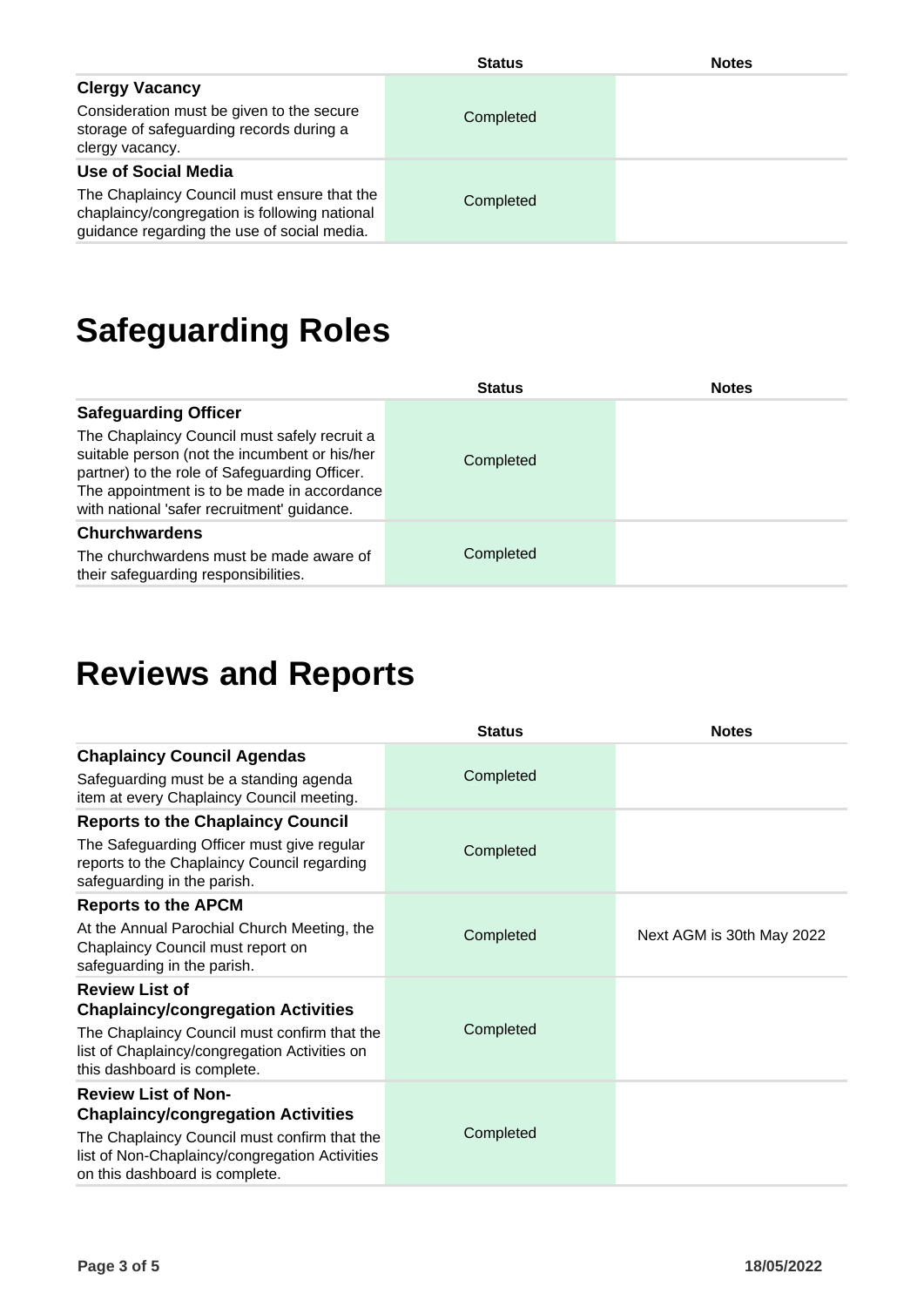#### **Training for Key Roles**

|                                                                                                                                                        | <b>Status</b>                                                                        | <b>Notes</b>                                                                                                                                                                                                                                                                                                |
|--------------------------------------------------------------------------------------------------------------------------------------------------------|--------------------------------------------------------------------------------------|-------------------------------------------------------------------------------------------------------------------------------------------------------------------------------------------------------------------------------------------------------------------------------------------------------------|
| <b>Safeguarding Officer (Europe)</b><br>The Safeguarding Officer must complete<br>Basic Awareness, Foundation and<br>Leadership safeguarding training. | Completed                                                                            |                                                                                                                                                                                                                                                                                                             |
| <b>Churchwardens (Europe)</b>                                                                                                                          |                                                                                      |                                                                                                                                                                                                                                                                                                             |
| All churchwardens must complete Basic<br>Awareness, Foundation and Leadership<br>safeguarding training.                                                | Completed                                                                            |                                                                                                                                                                                                                                                                                                             |
| <b>Chaplaincy Council Members</b><br>The Chaplaincy Council must ensure that all<br>their members undertake the required<br>safeguarding training.     | <b>Chaplaincy Council members</b><br>need to complete some<br>safeguarding training. | All new PCC members will be<br>offered the required Basic<br>Safeguarding Training session<br>after the AGM by way of a Coffee<br>Morning session. A seperate<br>coffee morning will be offered to<br>all PCC and Worship Team<br>members to meet the new<br>Domestic Abuse pathway training<br>requirement |

#### **Chaplaincy/congregation Activities**

#### **Pastoral Visiting**

|                                                                                                                                                  | <b>Status</b>                                                              | <b>Notes</b>                                                                                                                                                                              |
|--------------------------------------------------------------------------------------------------------------------------------------------------|----------------------------------------------------------------------------|-------------------------------------------------------------------------------------------------------------------------------------------------------------------------------------------|
| <b>Chaplaincy Council Authorisation</b>                                                                                                          |                                                                            |                                                                                                                                                                                           |
| The Chaplaincy Council must authorise any<br>chaplaincy/congregation activity involving<br>children, young people or vulnerable adults.          | Completed                                                                  |                                                                                                                                                                                           |
| <b>Risk Assessment</b>                                                                                                                           |                                                                            |                                                                                                                                                                                           |
| The Chaplaincy Council must ensure that an<br>'activity risk assessment' is completed and<br>reviewed regularly.                                 | Completed                                                                  |                                                                                                                                                                                           |
| <b>Insurance Cover</b><br>The Chaplaincy Council must provide<br>appropriate insurance cover for this activity.                                  | The Chaplaincy Council needs to<br>provide appropriate insurance<br>cover. | After much searching no<br>insurance company in Spain will<br>insure home visits. Worship team<br>has been advised to meet in<br>commercial premises where<br>possible for pastoral care. |
| <b>Safer Recruitment</b><br>The Chaplaincy Council must ensure that the<br>Safer Recruitment process is followed for all<br>leaders and helpers. | Completed                                                                  | <b>Chaplaincy Safer Recruitment</b><br>Policy needs renewing in 2021                                                                                                                      |